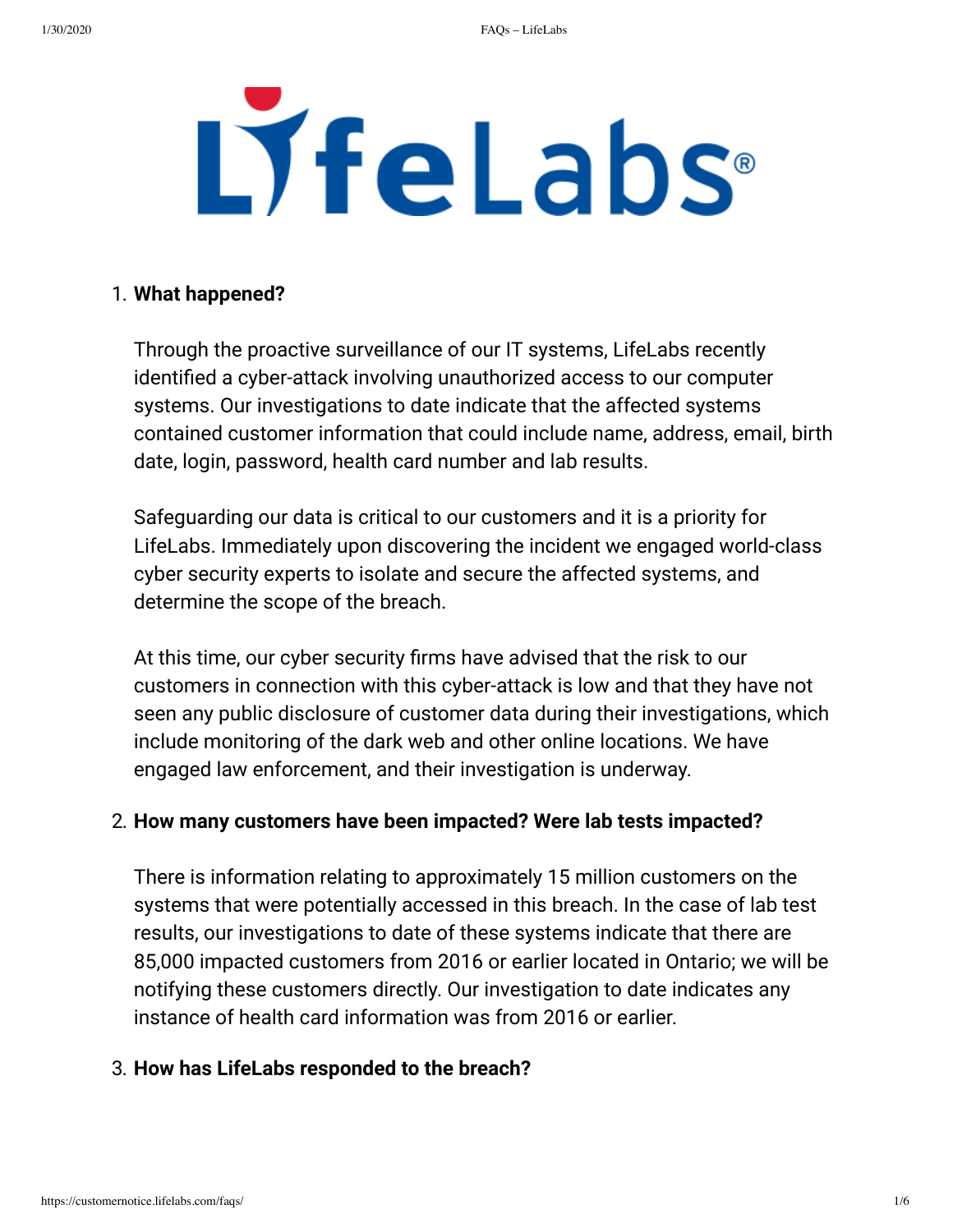Following discovery of the breach, LifeLabs has taken several measures to protect customer information:

- We immediately engaged world-class cyber security experts to isolate and secure the systems, and determine the scope of the breach;
- We are taking steps to further strengthen our systems to deter future attacks;
- We retrieved the data by making a payment. We did this in collaboration with experts who are experienced in cyber-attacks and in negotiations with cyber criminals;
- We engaged law enforcement, which are currently investigating the matter; and
- We are offering cyber security protection services to our customers, such as identity and fraud protection insurance.

# 4. **When did you nd out about the breach?**

LifeLabs' proactive surveillance identified the attack at the end of October 2019. We immediately launched investigations using world-class cyber security experts. In mid-November these experts advised us of the potential extent of the breach.

#### 5. **Why are you notifying customers now?**

Before notifying our customers of the breach, it was essential to conduct a thorough investigation into what happened to secure our systems, and determine the scope of the breach to ensure that we could inform all affected individuals with the most accurate and up to date information on what happened.

We set up a microsite with information about how customers can take appropriate steps to protect themselves by signing up for cyber security benefits. During this time, we have also been working with our government partners and notified the respective privacy commissioners. We have also engaged with law enforcement, who are currently investigating the matter. Over the coming weeks we will continue a mass notification through public channels to notify our customers.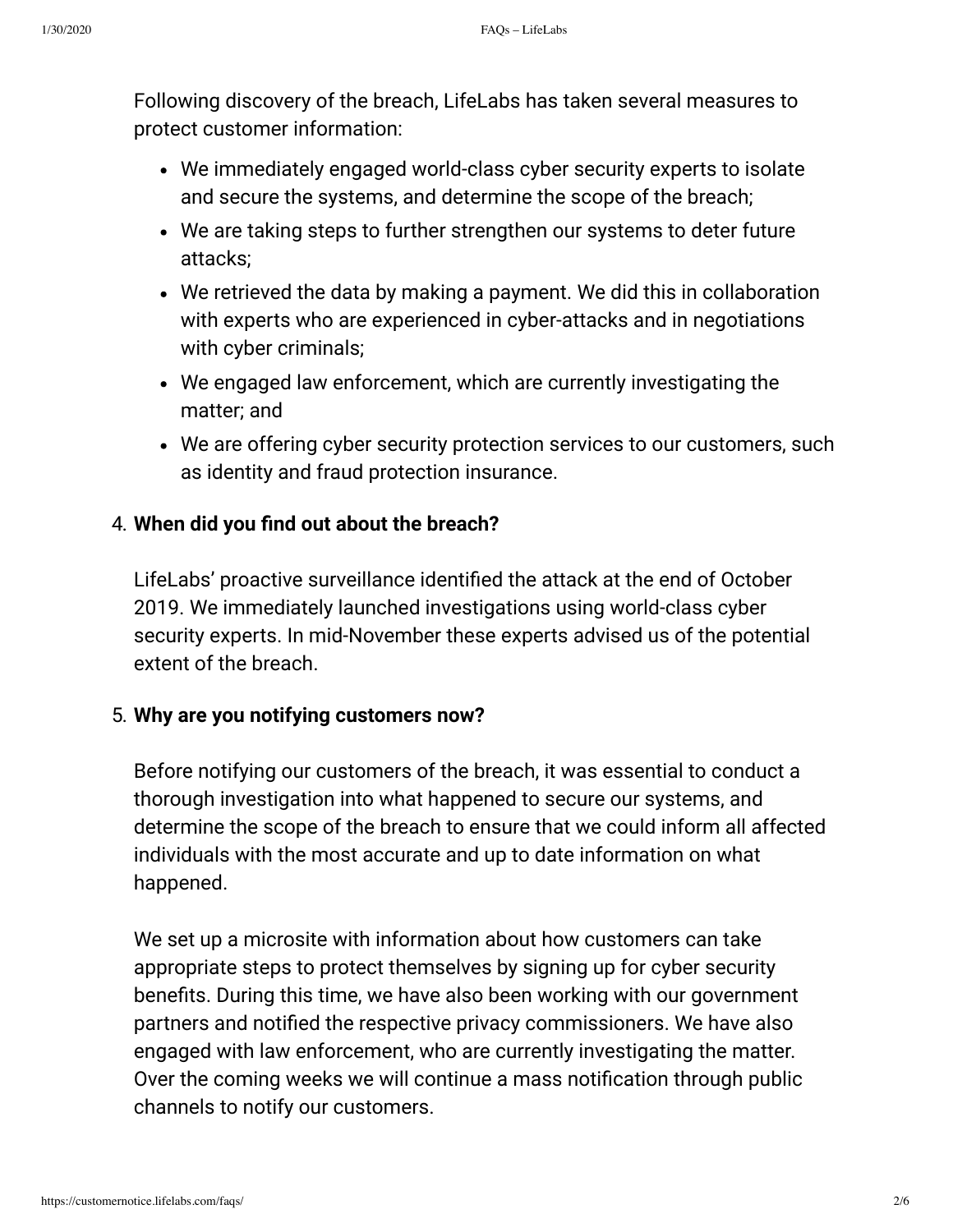#### 6. **What kind of information was affected by the breach?**

Investigations indicate that the affected systems contain personal health information (PHI) of our customers, including name, address, email, customer logins and passwords, health card numbers, gender, phone number, password security questions and lab tests.

### 7. **Are my test results and information safe?**

So far, our cyber security firms have not seen any public disclosure of customer data in their investigation and surveillance of the dark web and other online sources. However, we want to provide peace of mind to our customers who may be concerned, so we are offering cyber security protection services.

#### 8. **What services are you offering to protect my information/data?**

We are offering our customers cyber security protection for one year from TransUnion, which includes credit monitoring and fraud insurance protection. These services will give customers:

- Unlimited online access to the TransUnion Credit report, updated daily.
	- $\circ$  A credit report is a snapshot of a consumer's financial history and primary tool leveraged for determining credit-related identity theft or fraud.
- Unlimited online access to the TransUnion CreditVision $^\circledR$  Risk score, with score factors and analysis updated daily.
	- A credit score is a three-digit number calculated based on the information contained in a consumer's credit report at a particular point in time.
- TransUnion credit monitoring alerts with email notifications to key changes on a consumer's credit file to protect against identity theft and enable quick action against potentially fraudulent activity.
- Dark Web Monitoring to provide monitoring of surface, social, deep, and dark websites for potentially exposed personal, identity and financial information in order to help protect consumers against identity theft.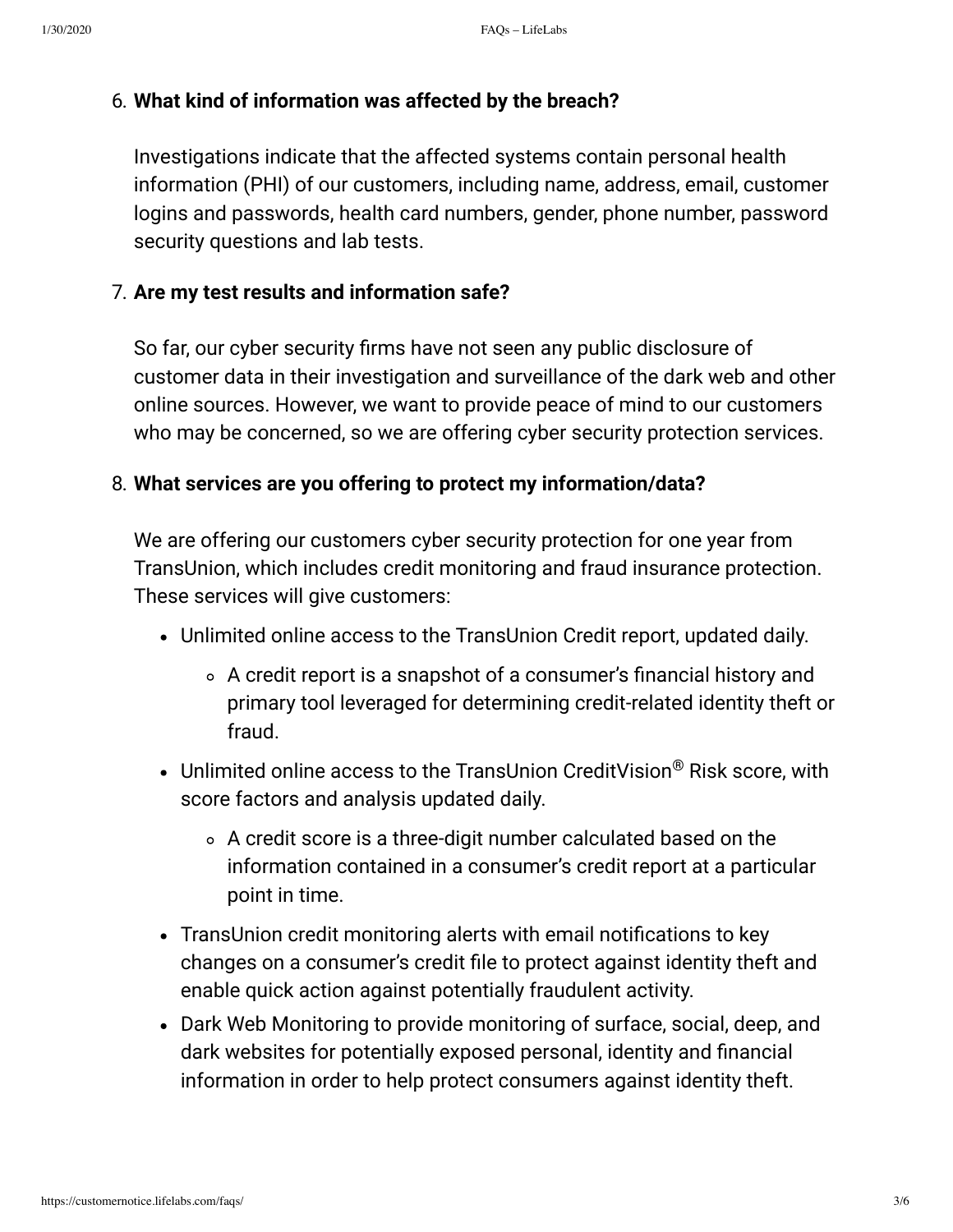• Identity theft insurance of up to \$50,000 in coverage to protect against potential damages related to identity theft and fraud.

You can activate these services by calling one of the following numbers to receive a unique activation code to register for these services online.

## **1-888-918-0467**

Please note that accepting the offer of credit monitoring does not prevent a customer from participating in any class action, if certified.

## 9. **Is your system working properly right now?**

Yes. Our patient service centres, online booking and all operations are currently open for service.

# 10. **Should I change my password to my appointment booking or test results portal?**

While our investigations to date indicate that our online test result portals were not impacted by this breach, our appointment booking system was; we will be directly notifying affected customers. Although we have isolated the affected servers and eliminated the unauthorized access, as a best practice, customers who are registered users for LifeLabs' online services should continually update their passwords regularly so they are strong, complex and unique. To reset your password please click **here. < https://www.lifelabs.com/contactus/password-reset/>**

# 11. **How do I know that my tests were done at LifeLabs? How do I know if my health information is in your database?**

The vast majority of LifeLabs' customers are in B.C. and Ontario. There are relatively few customers in other locations. If you have visited a LifeLabs for a test or received a test/service from LifeLabs Genetics and Rocky Mountain Analytical, then it is likely your information is in our database.

#### 12. **Have affected customers been notied?**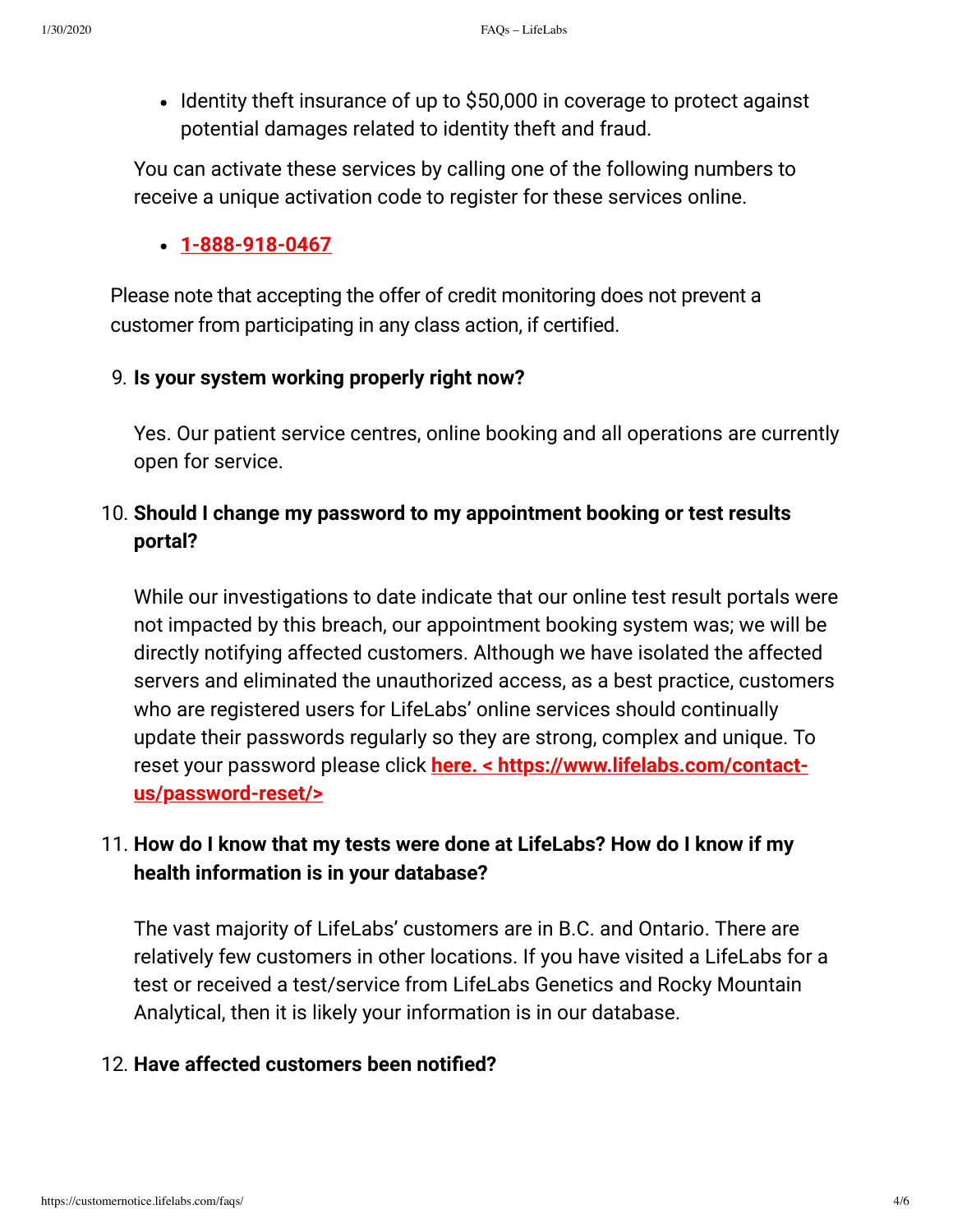In the interest of transparency, and as required by privacy regulations, we are making this announcement and notifying customers through public channels.

# 13. **Is the issue contained? Are you sure that any other systems haven't been compromised?**

Yes, the issue has been contained. However, the investigation is still under way, and with the help of multiple leading cyber security firms, we are implementing further safeguards to protect our customers' information and reduce the risk of future attacks. We are also monitoring the dark web and other online locations, and so far, we see no indications of unauthorized use or disclosure of customer data.

#### 14. **How do I get in contact with a privacy commissioner to learn about my rights?**

While you are entitled to file a complaint with the privacy commissioners, we have already notified them of this breach and they are investigating the matter. Customers who have questions about their rights can learn more by contacting the privacy commissioner in their respective province.

# 15. **How will you notify the 85,000 customers from January 2016 or earlier located in Ontario whose test results were impacted?**

If you have visited a LifeLabs location, it is possible your information may have been accessed without authorization as per the public notice on customernotice.lifelabs.com. If you are among the 85,000 customers from January 2016 or earlier located in Ontario whose test results were impacted; we will notify you directly. This direct notification will occur in the coming weeks, we are working with our partners to make that happen.

#### 16. **Is LifeLabs offering credit monitoring for minors?**

Yes; please provide your contact information to **LifeLabs' Privacy Oce** for follow up.

**© 2020 LifeLabs < https://customernotice.lifelabs.com/> | Privacy Policy < https://www.lifelabs.com/privacy-policy/> | Terms of Service < https://www.lifelabs.com/terms-of-service/> | Terms of Use < U p ↑**